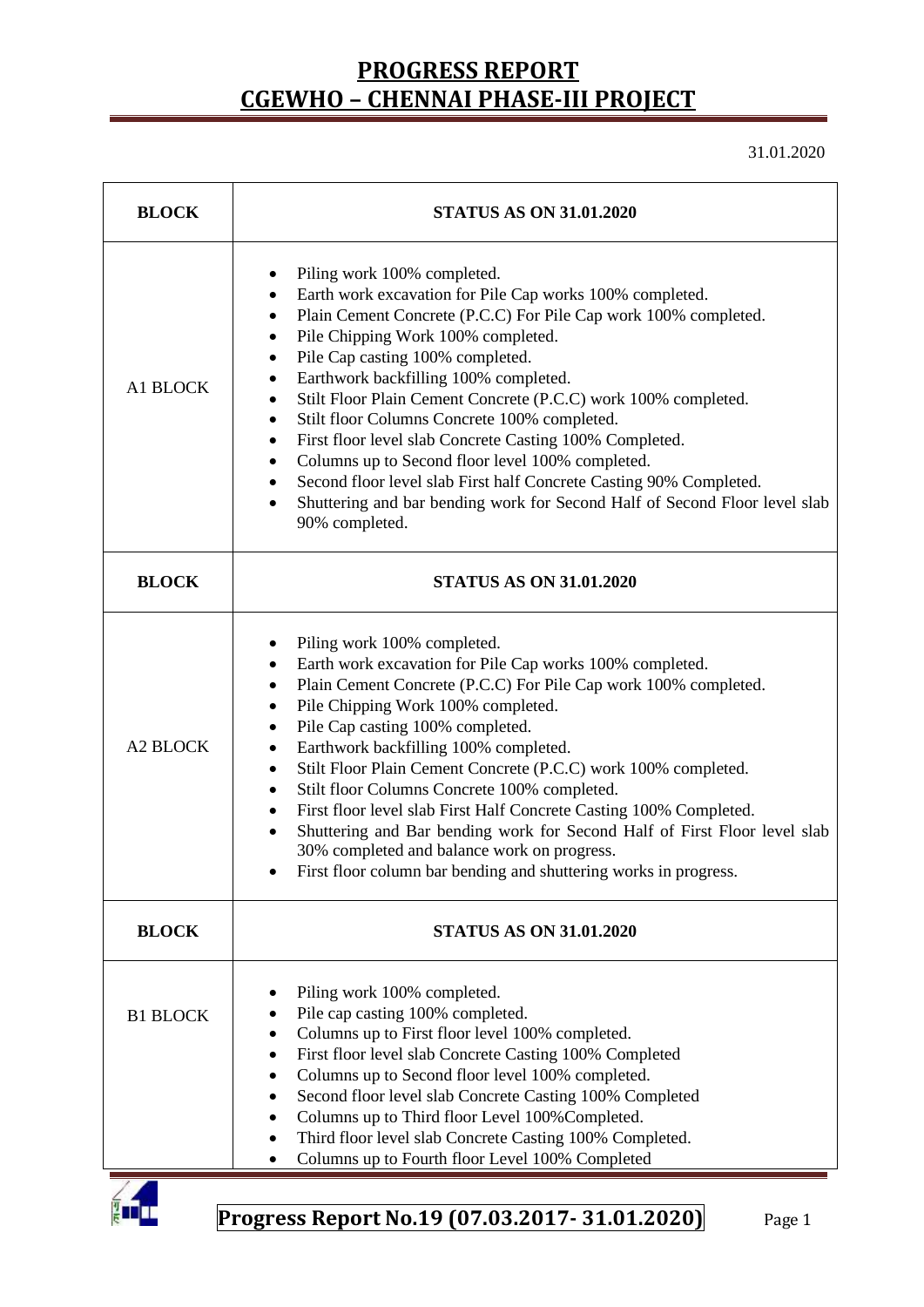|                 | Fourth floor level slab Concrete Casting 100% Completed.                                                     |  |  |  |  |  |
|-----------------|--------------------------------------------------------------------------------------------------------------|--|--|--|--|--|
|                 | Columns up to Fifth floor Level 100% Completed.                                                              |  |  |  |  |  |
|                 | Fifth floor level slab Concrete Casting 100% Completed.<br>٠                                                 |  |  |  |  |  |
|                 | Columns up to Sixth floor Level 100% Completed<br>٠                                                          |  |  |  |  |  |
|                 | Sixth floor level slab Concrete Casting 100% Completed.<br>٠                                                 |  |  |  |  |  |
|                 | Columns up to Seventh floor Level 100% Completed                                                             |  |  |  |  |  |
|                 | Seventh floor level slab Concrete Casting 100% Completed.                                                    |  |  |  |  |  |
|                 |                                                                                                              |  |  |  |  |  |
|                 | Columns up to Eighth floor level 50% completed                                                               |  |  |  |  |  |
|                 | Eighth floor level First half slab shuttering and bar bending works 50%                                      |  |  |  |  |  |
|                 | completed and balance works on progress                                                                      |  |  |  |  |  |
|                 | Block work in First floor 80% completed.                                                                     |  |  |  |  |  |
|                 | Block work in Second floor 55% completed<br>٠                                                                |  |  |  |  |  |
|                 | Block work in Third floor 45% completed                                                                      |  |  |  |  |  |
|                 | Model Flat Finishing works Completed.                                                                        |  |  |  |  |  |
| <b>BLOCK</b>    | <b>STATUS AS ON 31.01.2020</b>                                                                               |  |  |  |  |  |
|                 |                                                                                                              |  |  |  |  |  |
|                 |                                                                                                              |  |  |  |  |  |
|                 | Piling work 100% completed.                                                                                  |  |  |  |  |  |
|                 | Earth work excavation for Pile Cap works 100% completed.                                                     |  |  |  |  |  |
|                 | PCC for pile cap 100% completed.<br>٠                                                                        |  |  |  |  |  |
|                 | Pile Cap Casting 100% completed                                                                              |  |  |  |  |  |
|                 | Columns up to First floor level 100% completed.                                                              |  |  |  |  |  |
| <b>B2 BLOCK</b> | First floor level slab Concrete Casting 100% Completed.                                                      |  |  |  |  |  |
|                 | Columns up to Second floor level 100% completed.                                                             |  |  |  |  |  |
|                 | Second floor level slab Concrete Casting 100% Completed.<br>٠                                                |  |  |  |  |  |
|                 | Columns up to Third floor level 100% completed.<br>٠                                                         |  |  |  |  |  |
|                 | Third floor level slab Concrete Casting 100% Completed.<br>$\bullet$                                         |  |  |  |  |  |
|                 | Bar bending fabrication works for Columns up to Fourth Floor level on<br>$\bullet$                           |  |  |  |  |  |
|                 | progress.                                                                                                    |  |  |  |  |  |
|                 | Block work in First floor 30% completed.                                                                     |  |  |  |  |  |
|                 |                                                                                                              |  |  |  |  |  |
| <b>BLOCK</b>    | <b>STATUS AS ON 31.01.2020</b>                                                                               |  |  |  |  |  |
|                 |                                                                                                              |  |  |  |  |  |
|                 | Piling work 100% completed.                                                                                  |  |  |  |  |  |
|                 | Pile cap casting 100% completed.                                                                             |  |  |  |  |  |
|                 |                                                                                                              |  |  |  |  |  |
| <b>C1 BLOCK</b> | Columns up to First floor level 100% completed.<br>$\bullet$                                                 |  |  |  |  |  |
|                 | First floor level slab Concrete Casting 100% Completed.<br>$\bullet$                                         |  |  |  |  |  |
|                 | Columns up to Second floor level 100% completed.                                                             |  |  |  |  |  |
|                 | Second floor level slab Concrete Casting 100% Completed<br>٠                                                 |  |  |  |  |  |
|                 | Columns up to Third floor level 100% completed.<br>$\bullet$                                                 |  |  |  |  |  |
|                 | Third floor level slab Concrete Casting 100% Completed.<br>٠                                                 |  |  |  |  |  |
|                 | Columns up to Fourth floor level 100% completed.<br>$\bullet$                                                |  |  |  |  |  |
|                 | Fourth floor level slab Concrete Casting 100% Completed.<br>٠                                                |  |  |  |  |  |
|                 | Columns up to Fifth floor level 100% completed.                                                              |  |  |  |  |  |
|                 | $\Gamma$ : $\Omega$ , $\Gamma$ , $\Omega$ , $\Omega$ , $\Omega$ , $\Omega$ , $\Omega$ , $\Omega$<br>$\cap$ . |  |  |  |  |  |



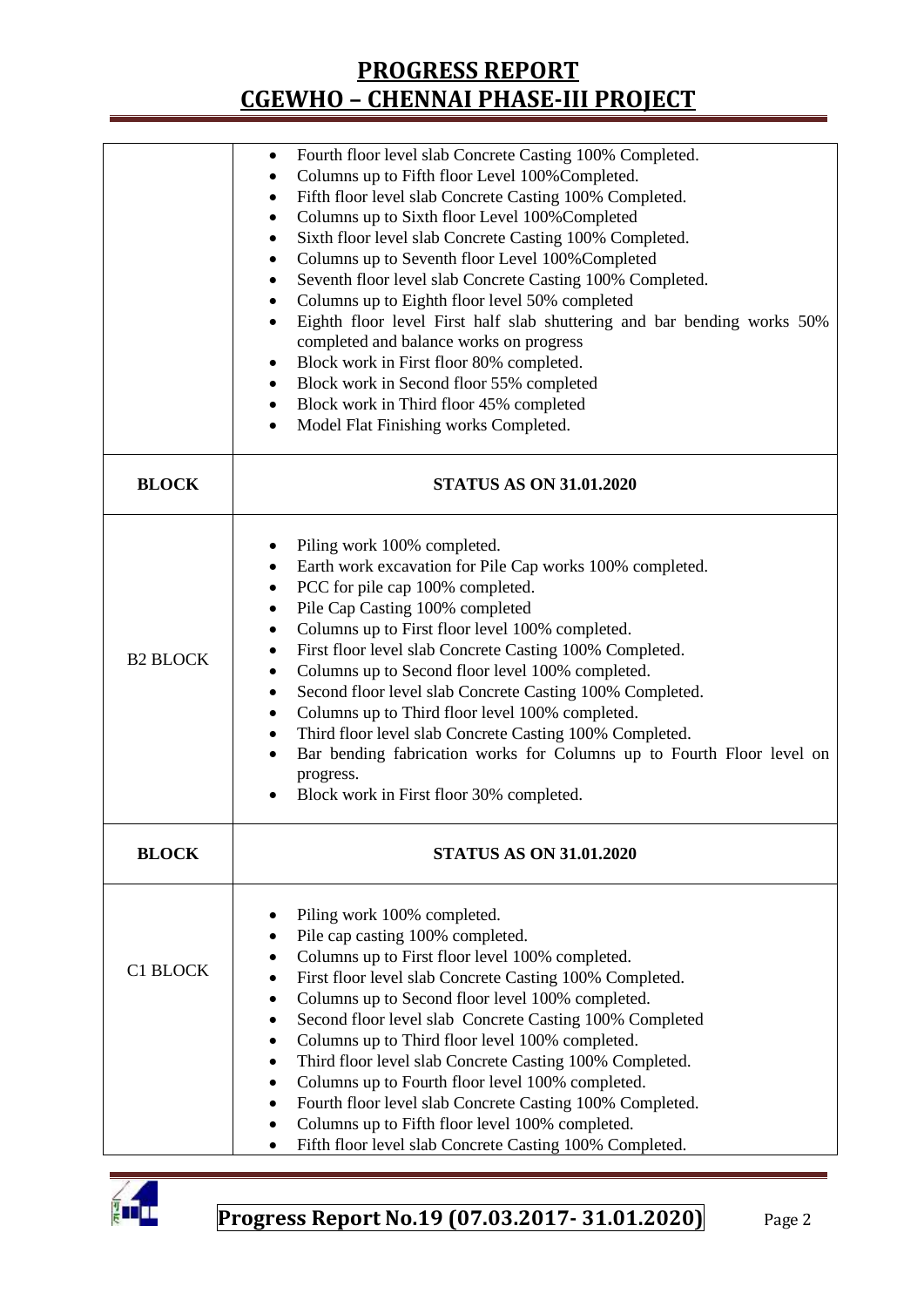|                 | Columns up to Sixth floor level 100% completed.<br>٠<br>Sixth floor level slab Concrete Casting 100% Completed.<br>Columns up to Seventh floor level 100% completed.<br>Seventh floor level slab Concrete Casting 100% Completed.<br>٠<br>Columns up to Eighth floor level 50% completed.<br>٠<br>Shuttering and Bar bending work for First half of Eighth Floor level slab<br>$\bullet$<br>10% Completed and balance work on progress.<br>Block work in First Floor Level 85% completed.<br>٠<br>Block work in Second Floor Level 85% completed.<br>٠<br>Block work in Third Floor Level 15% completed.<br>٠<br>Model Flat Finishing Works completed.<br>٠                                                                                                                                                                                                                                                                                                                                                                                                 |
|-----------------|-------------------------------------------------------------------------------------------------------------------------------------------------------------------------------------------------------------------------------------------------------------------------------------------------------------------------------------------------------------------------------------------------------------------------------------------------------------------------------------------------------------------------------------------------------------------------------------------------------------------------------------------------------------------------------------------------------------------------------------------------------------------------------------------------------------------------------------------------------------------------------------------------------------------------------------------------------------------------------------------------------------------------------------------------------------|
|                 | Stilt ceiling plastering 85% completed<br>٠<br>First Floor ceiling plastering 85% completed<br>٠                                                                                                                                                                                                                                                                                                                                                                                                                                                                                                                                                                                                                                                                                                                                                                                                                                                                                                                                                            |
| <b>BLOCK</b>    | <b>STATUS AS ON 31.01.2020</b>                                                                                                                                                                                                                                                                                                                                                                                                                                                                                                                                                                                                                                                                                                                                                                                                                                                                                                                                                                                                                              |
| <b>C2 BLOCK</b> | Piling work 100% completed.<br>٠<br>Pile cap casting 100% completed.<br>٠<br>Columns up to First floor level 100% completed.<br>٠<br>First floor level slab Concrete Casting 100% Completed.<br>$\bullet$<br>Columns up to Second Floor level 100% Completed.<br>٠<br>Second floor level slab Concrete Casting 100% Completed.<br>٠<br>Columns up to Third Floor level 100% Completed.<br>٠<br>Third floor level slab Concrete Casting 100% Completed.<br>$\bullet$<br>Columns up to Fourth Floor level 100% Completed.<br>٠<br>Fourth floor level slab Concrete Casting 100% Completed.<br>٠<br>Columns up to Fifth Floor level 100% Completed.<br>٠<br>Fifth floor level slab Concrete Casting 100% Completed.<br>٠<br>Columns up to Sixth Floor level 100% Completed.<br>٠<br>Sixth Floor level Slab First Half Concrete Casting 100% Completed.<br>٠<br>Shuttering & Bar bending work for Second half of Sixth floor level slab work<br>on progress.<br>Block work in First Floor Level 30% completed.<br>Stilt floor ceiling plastering 75% completed. |
| <b>BLOCK</b>    | <b>STATUS AS ON 31.01.2020</b>                                                                                                                                                                                                                                                                                                                                                                                                                                                                                                                                                                                                                                                                                                                                                                                                                                                                                                                                                                                                                              |
| C3 BLOCK        | Piling work 100% completed.<br>٠<br>Pile cap casting 100% completed.<br>Columns up to Stilt floor level 100% completed.<br>٠<br>PCC flooring for Stilt Floor 100% Completed.<br>٠<br>Columns up to First floor level 100% completed.<br>٠<br>First floor level slab Concrete Casting 100% Completed.<br>٠<br>Columns up to Second floor level 100% completed.<br>٠<br>Second floor level slab Concrete Casting 100% Completed.<br>٠<br>Columns up to Third floor level 100% completed.<br>Third floor level slab concrete casting 100% completed.                                                                                                                                                                                                                                                                                                                                                                                                                                                                                                           |

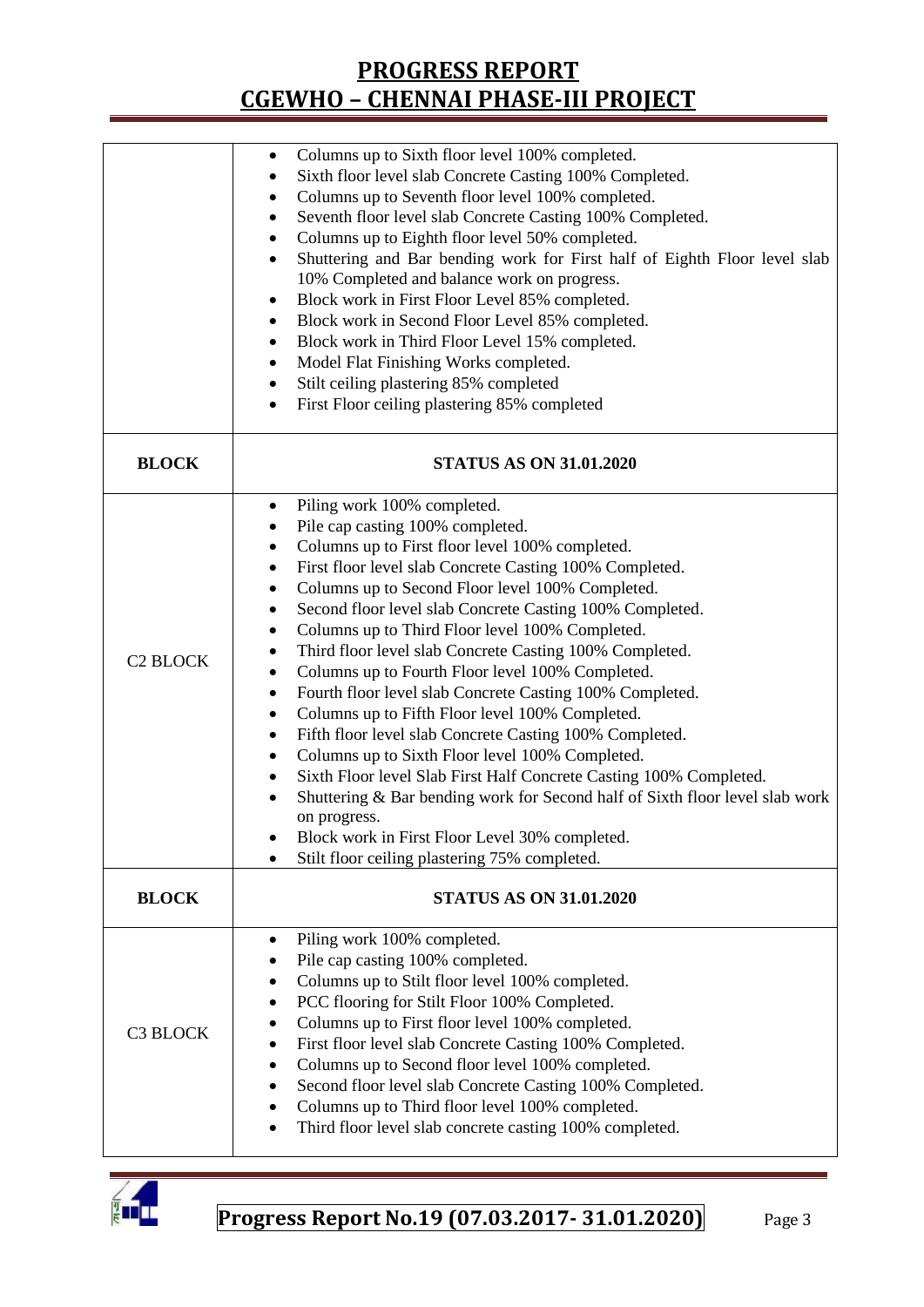|                      | Columns up to Fourth floor level 50% completed.<br>Fourth floor level slab First half Concrete Casting 100% completed.<br>$\bullet$<br>Stilt floor ceiling plastering 80% completed.<br>$\bullet$                                                                                                                                                                                                                                                                                                                                                                                                                                                                                                                                                                                                                                                                                                                                                                                                                                                                                                                                                                                                                                                  |  |  |  |  |
|----------------------|----------------------------------------------------------------------------------------------------------------------------------------------------------------------------------------------------------------------------------------------------------------------------------------------------------------------------------------------------------------------------------------------------------------------------------------------------------------------------------------------------------------------------------------------------------------------------------------------------------------------------------------------------------------------------------------------------------------------------------------------------------------------------------------------------------------------------------------------------------------------------------------------------------------------------------------------------------------------------------------------------------------------------------------------------------------------------------------------------------------------------------------------------------------------------------------------------------------------------------------------------|--|--|--|--|
| <b>BLOCK</b>         | <b>STATUS AS ON 31.01.2020</b>                                                                                                                                                                                                                                                                                                                                                                                                                                                                                                                                                                                                                                                                                                                                                                                                                                                                                                                                                                                                                                                                                                                                                                                                                     |  |  |  |  |
| D1 BLOCK             | Piling work 100% completed.<br>٠<br>Earth work excavation for Pile Cap works 100% completed.<br>٠<br>Plain Cement Concrete (PCC) For Pile Cap work 100% completed.<br>$\bullet$<br>Pile Chipping Work 100% completed.<br>٠<br>Pile Cap casting 100% completed.<br>$\bullet$<br>Earthwork backfilling 100% completed.<br>٠<br>Stilt Floor Plain Cement Concrete (P.C.C) work 100% completed.<br>$\bullet$<br>Stilt Floor Columns Concrete work 100% Completed.<br>٠<br>First floor level slab First Half Concrete Casting 100% Completed.<br>$\bullet$<br>Shuttering and Bar bending work for Second half of First Floor level slab<br>$\bullet$<br>90% completed and balance work on progress.                                                                                                                                                                                                                                                                                                                                                                                                                                                                                                                                                     |  |  |  |  |
| <b>BLOCK</b>         | <b>STATUS AS ON 31.01.2020</b>                                                                                                                                                                                                                                                                                                                                                                                                                                                                                                                                                                                                                                                                                                                                                                                                                                                                                                                                                                                                                                                                                                                                                                                                                     |  |  |  |  |
| D <sub>2</sub> BLOCK | Piling work 100% completed.<br>Pile cap casting 100% completed.<br>٠<br>Columns up to First floor level 100% completed.<br>٠<br>First floor level slab Concrete Casting 100% Completed<br>$\bullet$<br>Columns up to Second floor level 100% completed.<br>٠<br>Second floor level slab Concrete Casting 100% Completed<br>٠<br>Columns up to Third floor level 100% completed.<br>Third floor level slab Concrete Casting 100% Completed.<br>$\bullet$<br>Columns up to Fourth floor level 100% completed.<br>Fourth floor level slab Concrete Casting 100% Completed.<br>Columns up to Fifth Floor level Slab 100% Completed.<br>Fifth floor level slab Concrete Casting 100% Completed.<br>$\bullet$<br>Columns up to Sixth Floor level Slab 100% Completed.<br>٠<br>Sixth floor level slab Concrete Casting 100% Completed.<br>٠<br>Columns up to Seventh Floor level Slab 50% Completed and balance works<br>$\bullet$<br>in progress.<br>Seventh floor level slab shuttering and bar bending works 90% complete and<br>$\bullet$<br>balance work in progress.<br>Block work in First Floor Level 80% completed.<br>٠<br>Block work in Second Floor Level 45% completed.<br>$\bullet$<br>Model Flat Finishing Works on progress.<br>$\bullet$ |  |  |  |  |

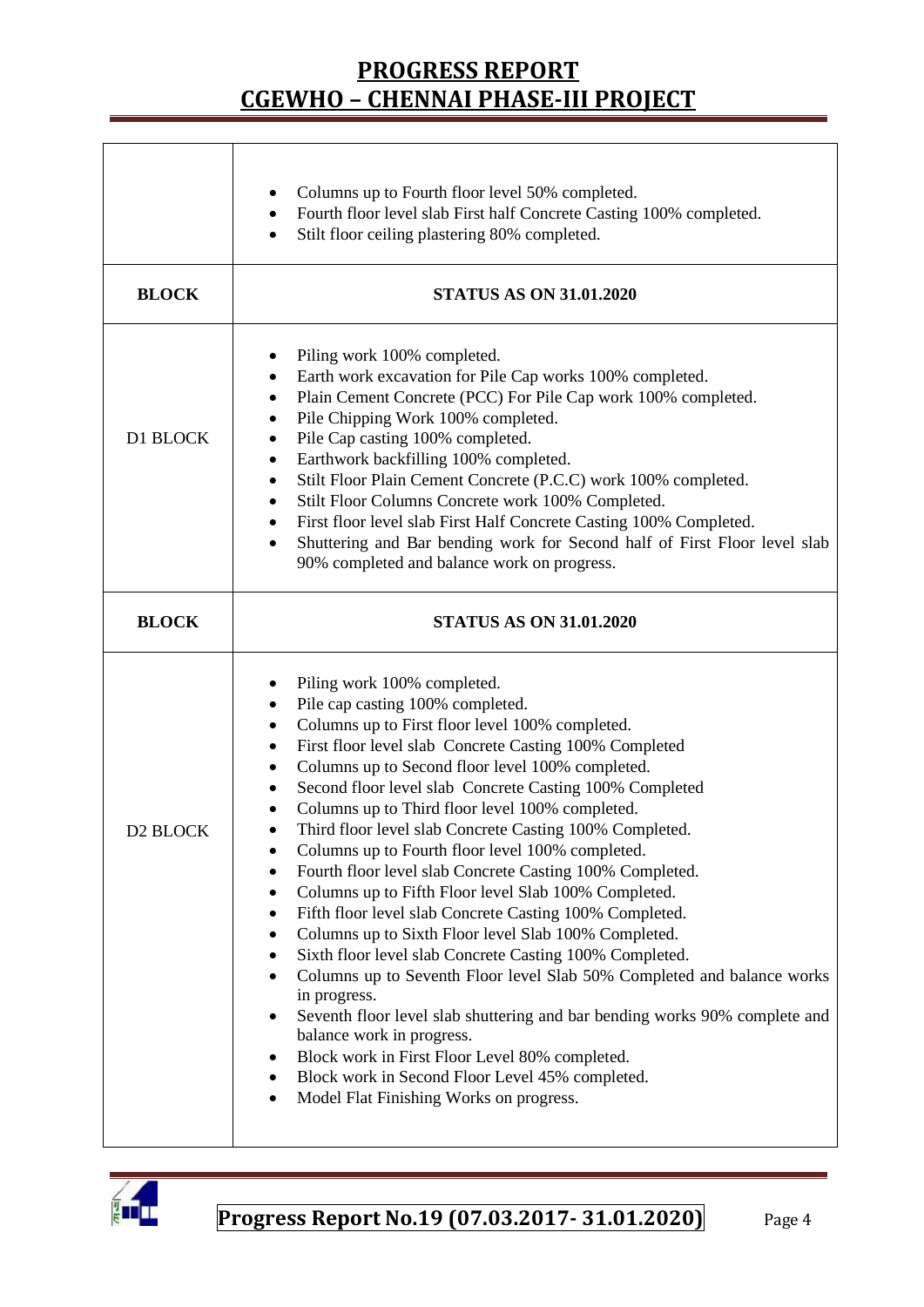| <b>BLOCK</b>                    | <b>STATUS AS ON 31.01.2020</b>                                                                                                                                                                                                                                                                                                                                                                                                                                                                                                                                                                                                                                                                                                                                                                                            |  |  |  |  |
|---------------------------------|---------------------------------------------------------------------------------------------------------------------------------------------------------------------------------------------------------------------------------------------------------------------------------------------------------------------------------------------------------------------------------------------------------------------------------------------------------------------------------------------------------------------------------------------------------------------------------------------------------------------------------------------------------------------------------------------------------------------------------------------------------------------------------------------------------------------------|--|--|--|--|
| D3 BLOCK                        | Piling work 100% completed.<br>Pile cap casting 100% completed.<br>$\bullet$<br>Columns up to First floor level 100% completed.<br>First floor level slab Concrete Casing 100% Completed.<br>٠<br>Columns up to Second floor level 100% completed.<br>$\bullet$<br>Second floor level slab Concrete Casing 100% Completed.<br>$\bullet$<br>Columns up to Third floor level 100% completed.<br>$\bullet$<br>Third floor level Slab Concrete Casing 100% Completed.<br>$\bullet$<br>Columns up to Fourth floor level 100% completed.<br>$\bullet$<br>Fourth floor level Slab First Half Concrete Casing 100% Completed<br>$\bullet$<br>Shuttering and Barbending work for Second half of Fourth floor level slab<br>$\bullet$<br>95% completed.<br>Barbending works on progress for columns up to Fifth floor.<br>$\bullet$ |  |  |  |  |
| <b>BLOCK</b>                    | <b>STATUS AS ON 31.01.2020</b>                                                                                                                                                                                                                                                                                                                                                                                                                                                                                                                                                                                                                                                                                                                                                                                            |  |  |  |  |
| <b>COMMUNITY</b><br><b>HALL</b> | Piling work 100% completed.<br>Earth work excavation for Pile Cap works 100% Completed.<br>$\bullet$<br>PCC for pile cap 100% completed<br>$\bullet$<br>Pile cap casting 100% completed.<br>$\bullet$<br>Earthwork backfilling 100% completed<br>$\bullet$<br>Columns up to First floor level 100% completed.<br>$\bullet$<br>First floor level slab Concrete Casting 100% Completed<br>$\bullet$<br>Columns up to Second floor level 100% completed.<br>$\bullet$<br>Second floor level slab Concrete Casting 100% Completed.<br>$\bullet$<br>Columns up to Third Floor level concrete casting 15% completed and<br>$\bullet$<br>balance work on progress.                                                                                                                                                               |  |  |  |  |

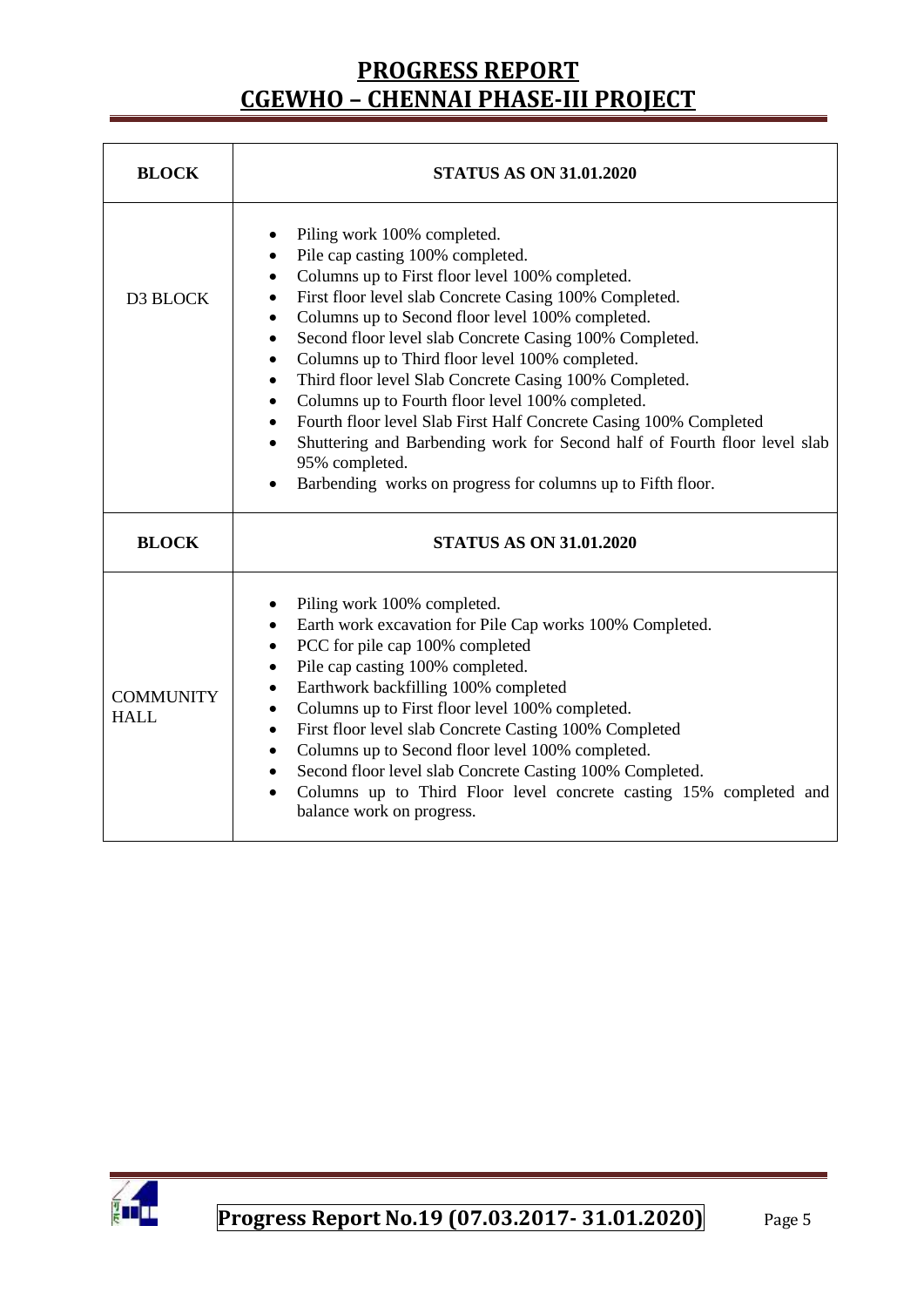#### **PHOTOGRAPHS OF WORK PROGRESS AS ON 31.01.2020**

Block A1: Second Floor level slab First half Concrete casting 100% completed. Shuttering and barbending work on progress for second half.



Block A2: First Floor level slab concrete  $1<sup>st</sup>$  Half completed & in  $2<sup>nd</sup>$  half beam shuttering and barbending fabrication works on progress.



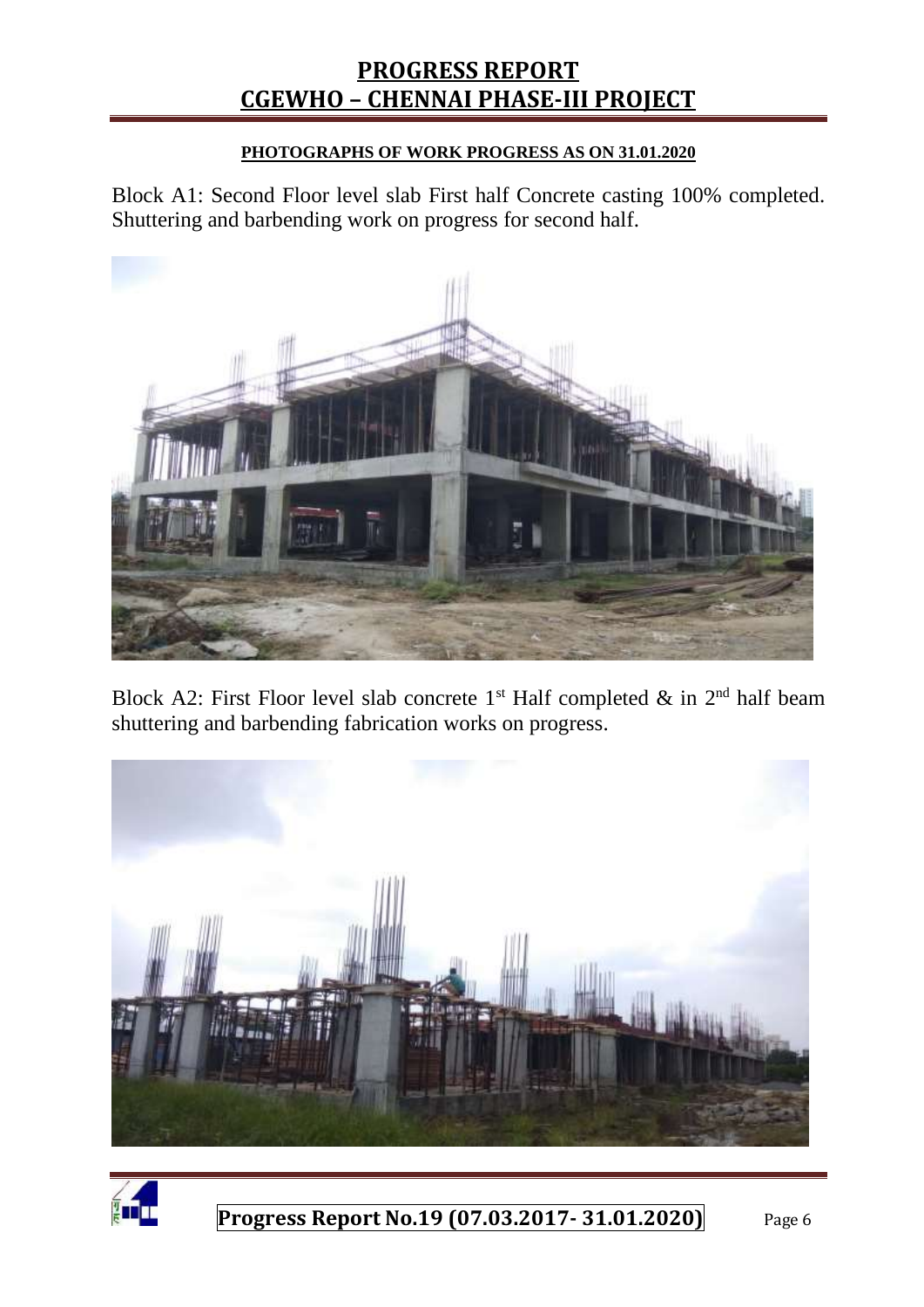Block B1: Columns up to eight floor level 50% completed. Shuttering and barbending works on progress for First half of Eight Floor slab level.



Block B2: Third Floor Level slab concrete 100% completed. Shuttering and Bar bending works for Columns up to fourth floor level on progress.



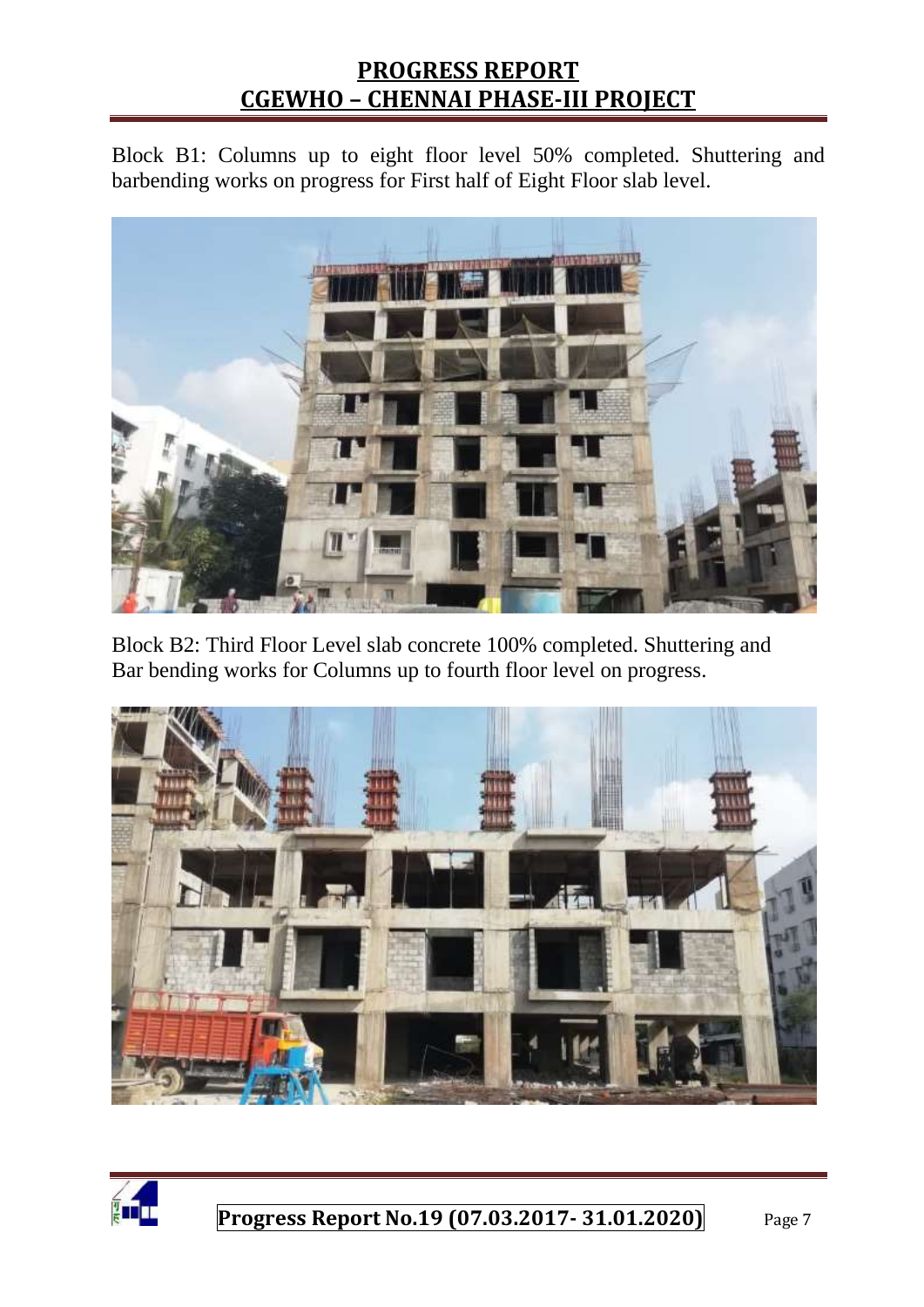Block C1: Columns up to eight floor level 50% completed and balance work on progress. Shuttering work on progress for First half of Eight Floor level slab.



Block C2: Sixth Floor level slab First half concrete 100% completed. Shuttering and Barbending work on progress for Second half of Sixth Floor level slab.



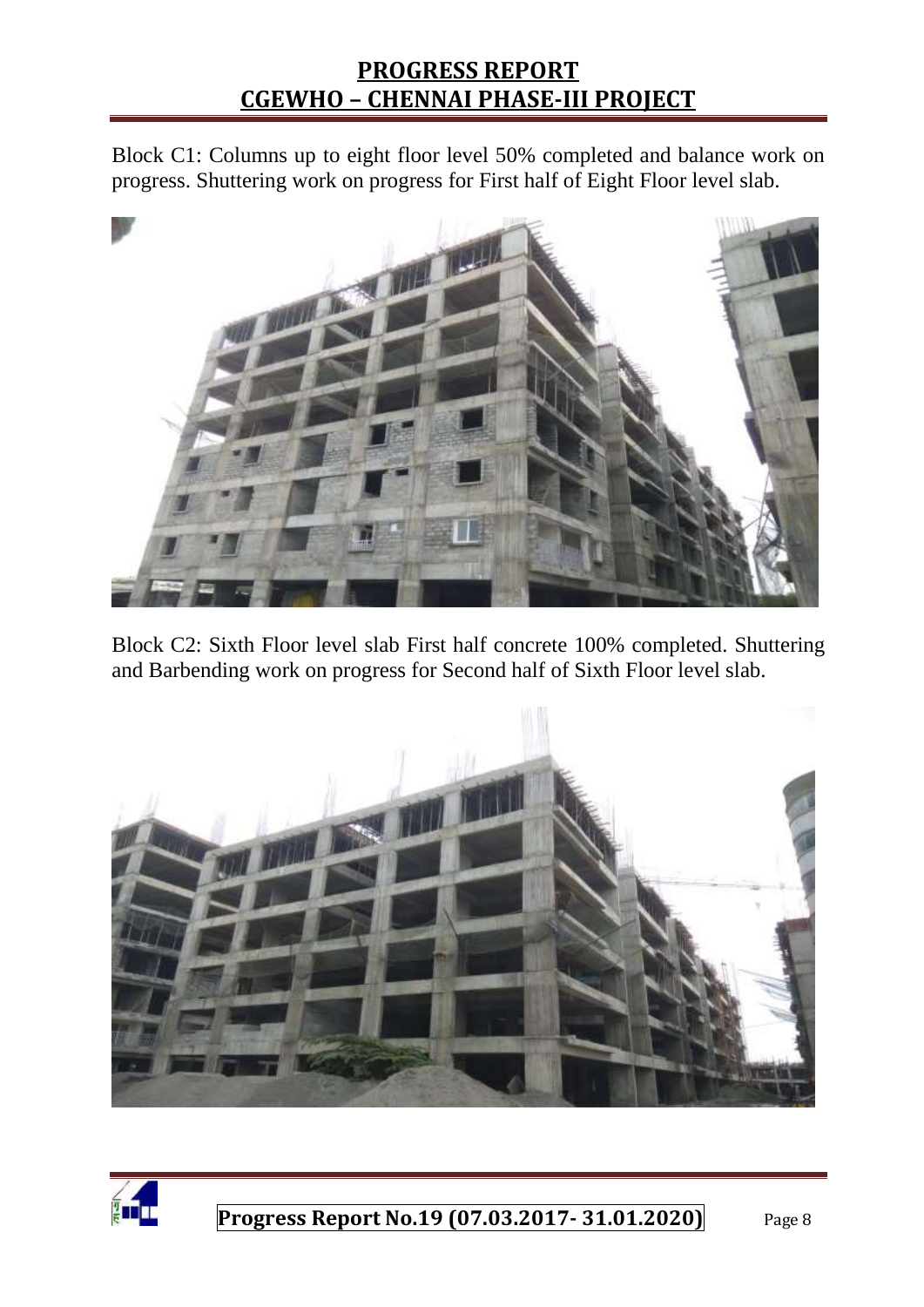Block C3: Third Floor Level slab concrete 100% completed. Fourth Floor Level slab First Half concrete completed .



Block D1: First Floor Level slab 1<sup>st</sup> Half concrete completed and for 2<sup>nd</sup> half Shuttering works & Barbending works 90% completed..



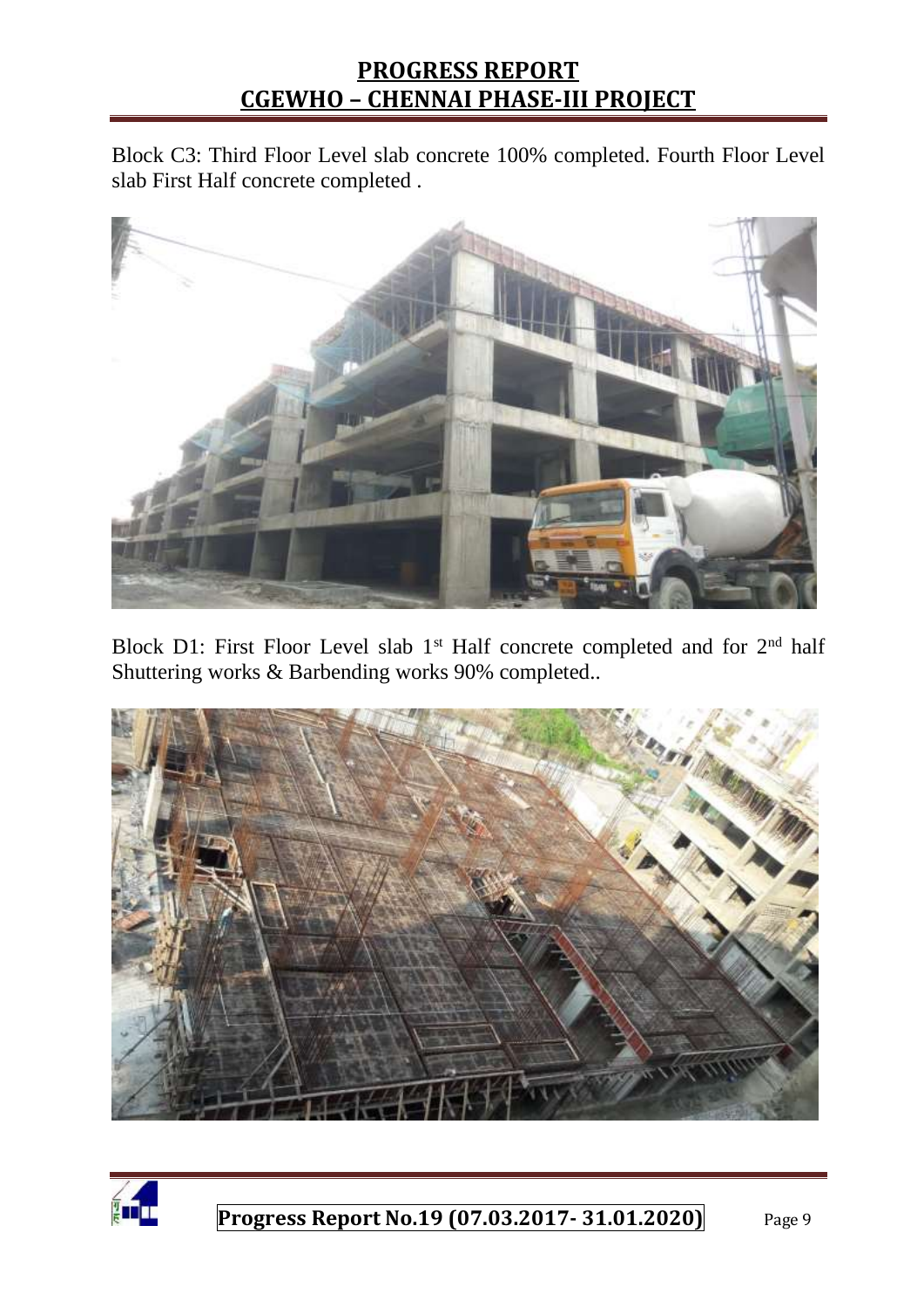Block D2: Shuttering & Barbending work for First Half of Seventh Floor level slab 90% completed.



Block D3: Fourth Floor Level slab  $1<sup>st</sup>$  Half concrete completed and for  $2<sup>nd</sup>$  half Shuttering and bar bending work 95% completed.



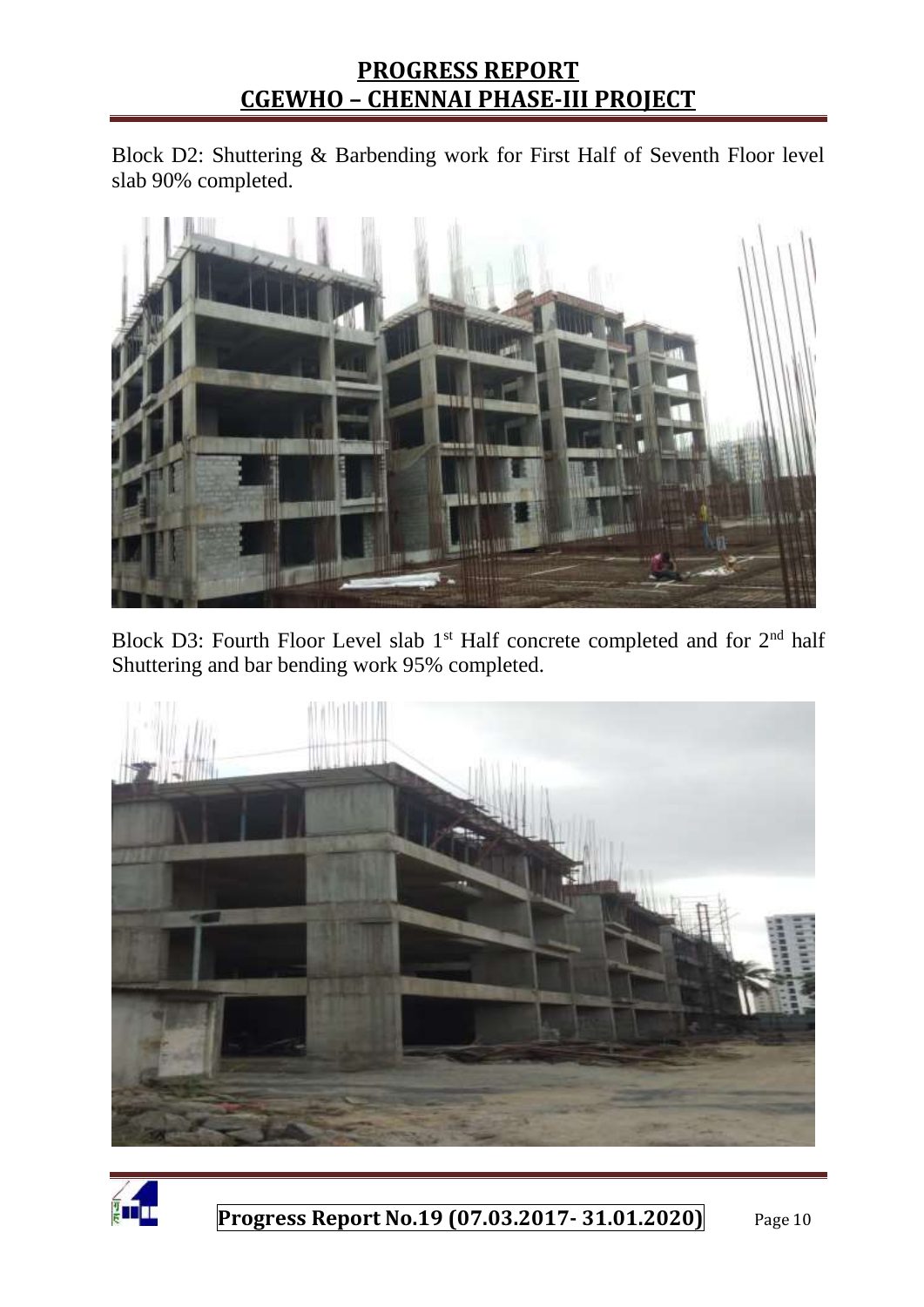Community Hall: Second Floor Level Slab Concrete casting 100 % completed. Third Floor Column Concrete work 15% completed and balance work on progress.



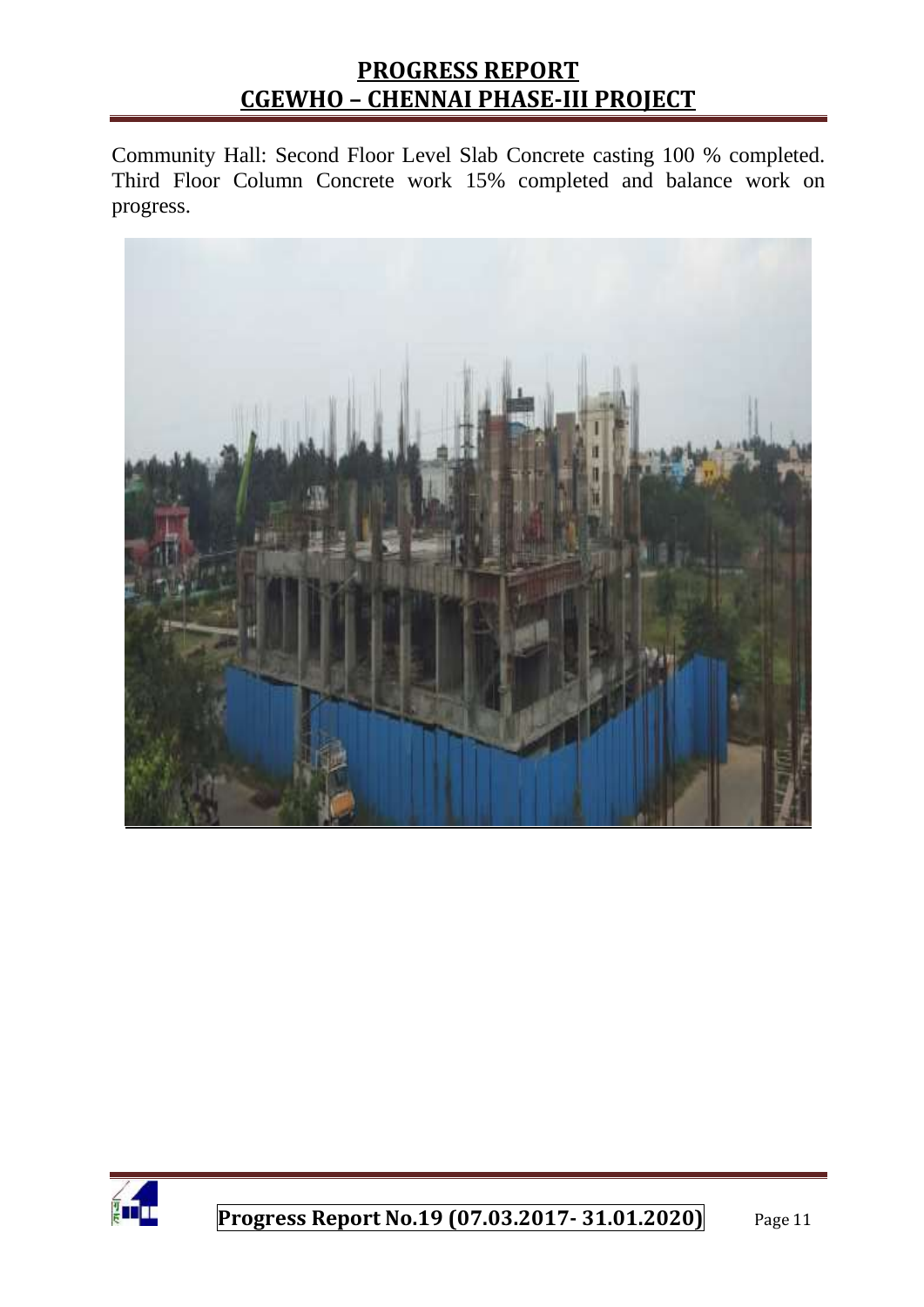#### **QUALITY CONTROL**

#### **DURING CONSTRUCTION FOLLOWING QUALITY CONTROL TESTS CONDUCTED AT SITE:**

| Sl.No.         | Materials                                                       | Source from                            | Test<br>Done  | Result                           |  |
|----------------|-----------------------------------------------------------------|----------------------------------------|---------------|----------------------------------|--|
| $\mathbf{1}$   | M-Sand                                                          | Sriperambathur,<br>Kanchipuran<br>(Dt) | Each<br>Truck | Sieve Analysis<br>& Silt content |  |
| $\overline{2}$ | Coarse Aggregate<br>(20mm)                                      | Sriperambathur,<br>Kanchipuran<br>(Dt) | Each<br>Truck | Sieve Analysis                   |  |
| 3              | Coarse Aggregate<br>(12mm)                                      | Sriperambathur,<br>Kanchipuran<br>(Dt) | Each<br>Truck | Sieve Analysis                   |  |
| $\overline{4}$ | Cement                                                          | Third party testing is being done.     |               |                                  |  |
| 5              | <b>Steel</b>                                                    | Third party testing is being done.     |               |                                  |  |
| 6              | Pile Integrity                                                  | Third party testing is being done.     |               |                                  |  |
| 7              | Soil Compaction                                                 | Third party testing is being done.     |               |                                  |  |
| 8              | RCC cubes are being tested and Register is being maintained.    |                                        |               |                                  |  |
| 9              | Slump test conducted at site to insure workability if concrete. |                                        |               |                                  |  |

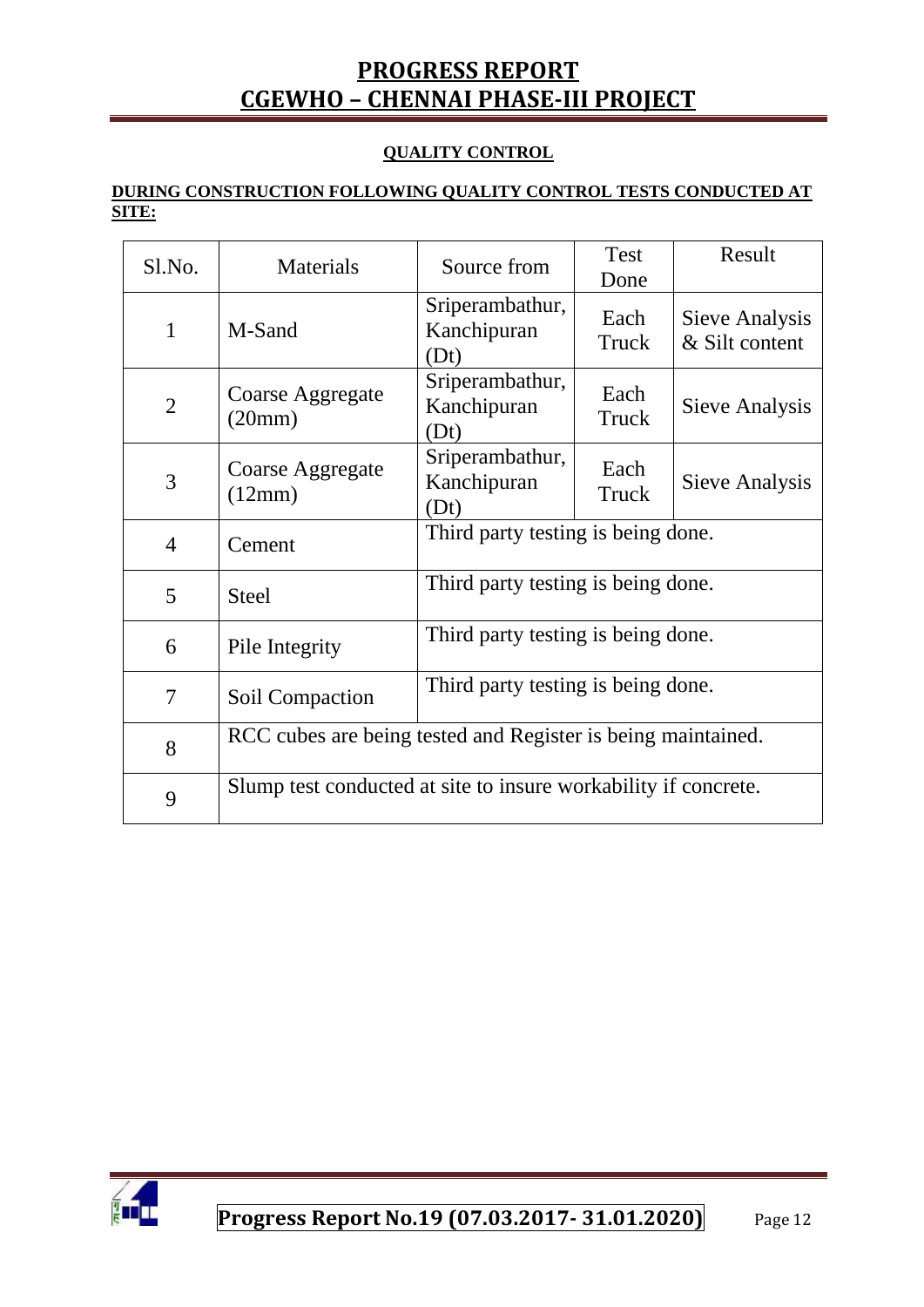# **PHOTOGRAPH OF QUALITY CONTROL AT SITE**

# **Concrete Cube Compressive Strength Testing**



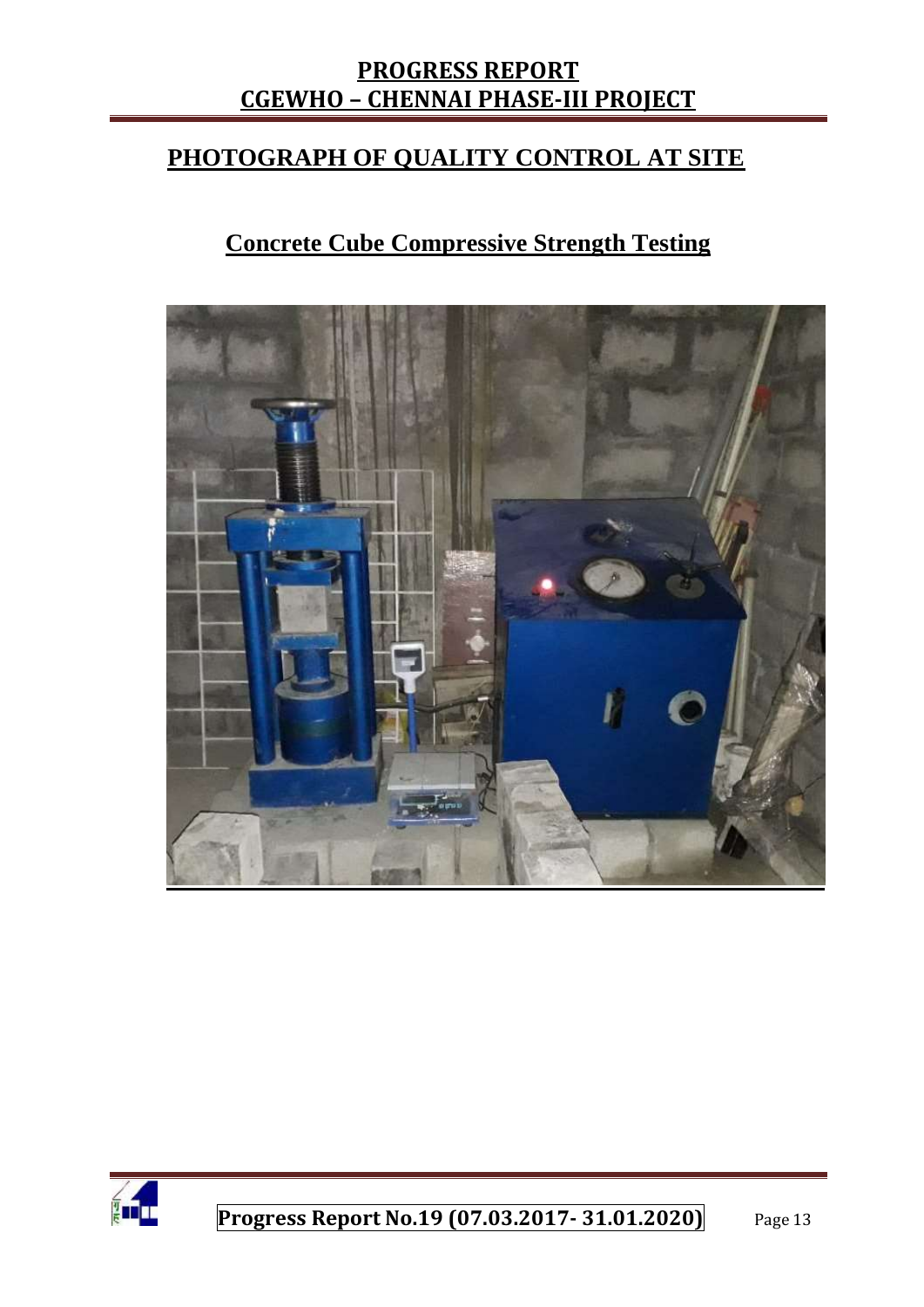# **20mm & 12mm Aggregate Sieve Analysis Testing**